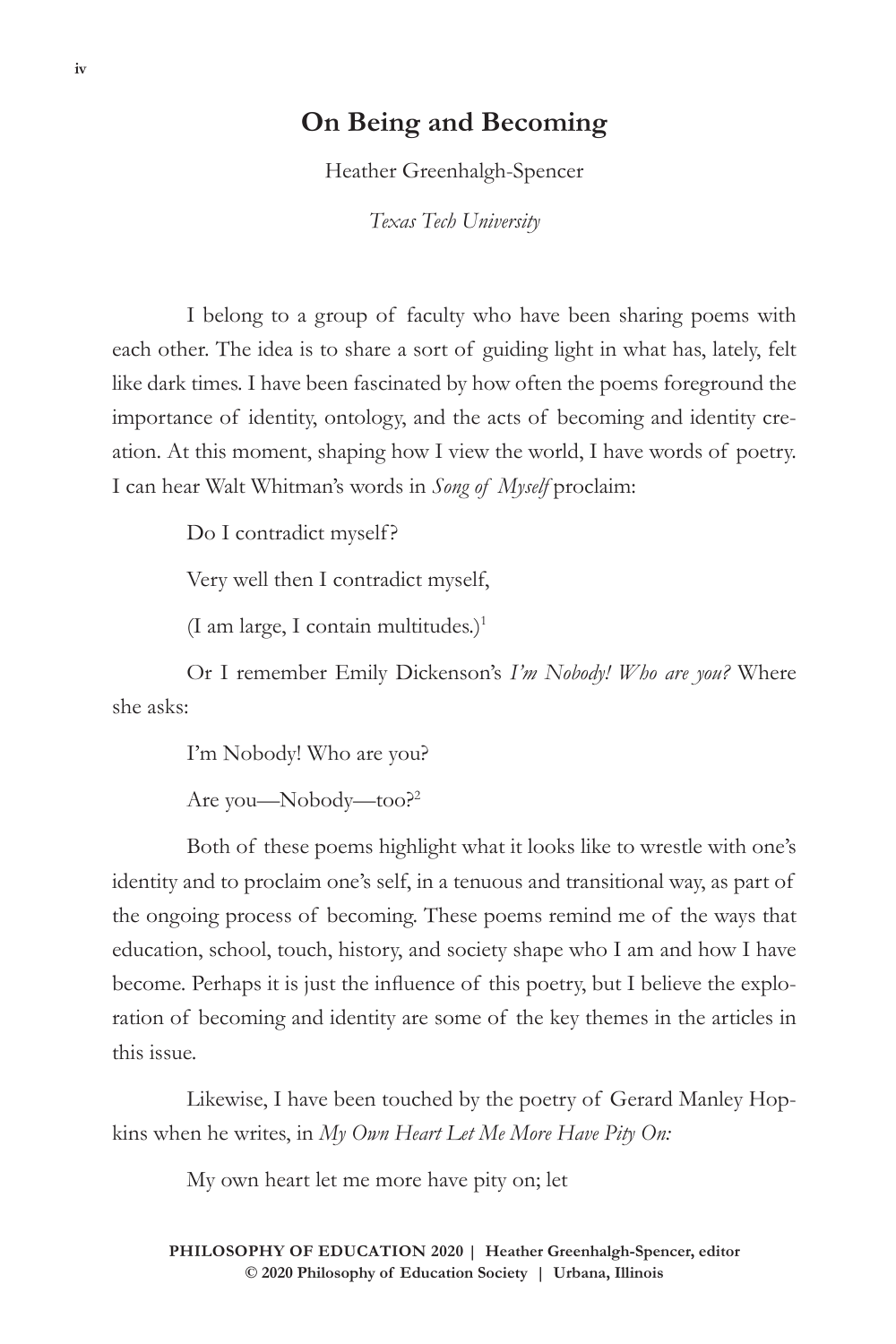Me live to my sad self hereafter kind,

Charitable; not live this tormented mind

With this tormented mind tormenting yet.<sup>3</sup>

Hopkins wrestles with his own guilt and feelings of inadequacy, and he implores himself to start anew, to be kind to himself, and to move on from grievance and shame. This poem was foremost in my mind when I reread the articles in this issue that take up questions around shame, forgiveness, and mistakes. Their authors reminded me that growth only comes from a confrontation with the world as it is, and not as you wish it were.

These themes -- of identity-making, ontology, mistakes, shame, and forgiveness as a process of moral becoming -- arise over and over again in this issue. The articles guide us to consider how we might become better (better people, better societies, better educators) through a study of being and becoming.

The first theme I would like to highlight in this issue concerns the making of the moral life, and the ways that mistakes, shame, and forgiveness figure into the becoming of a moral being. Mordechai Gordon focuses on the importance of self-forgiveness. In fact, he argues that it is essential for proper moral development. Shame is important as a way of turning to a new life that begins with self-forgiveness. Gordon claims that shame is an integral process for the self and does not require anything except the self for shame to be a motivation for change. In her response, Kathleen Knight-Abowitz challenges the idea that shame can be felt or be meaningful without the judgement of society as the backdrop, and, furthermore, she challenges the idea that self-forgiveness is necessary for moral development. She theorizes that, while self-forgiveness may be a necessary experience for some, it is not a daily occurrence—the kind that leads to moral development for most humans. First name? Marshall continues the examination of shame as a tool for change. He focuses on shame as a tool often used by Socrates. He argues, counter to many Classical scholars, that for Socrates shame is the byproduct of many exchanges but that Socrates's overall goal is learning and change. Michael Katz responds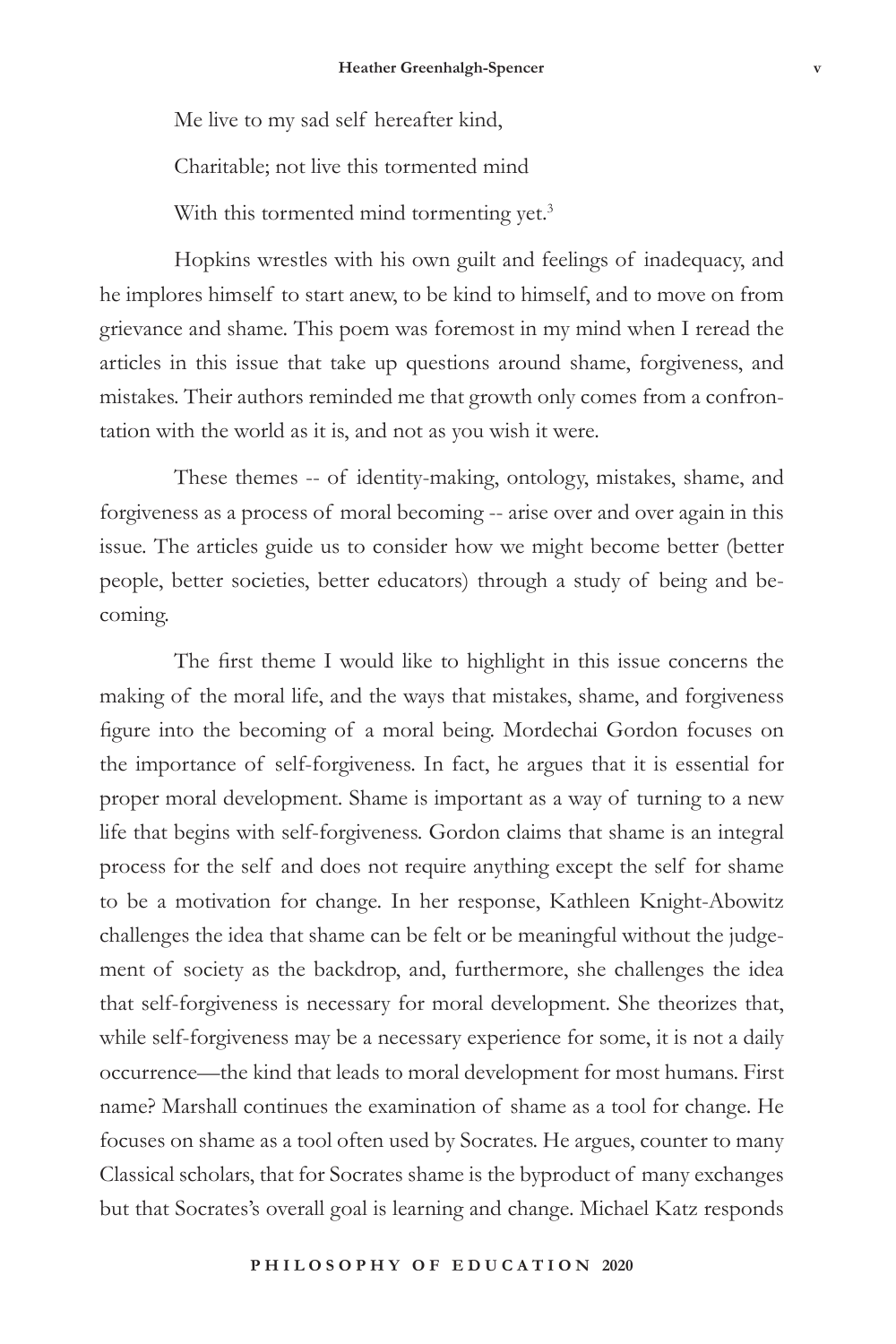to this article by drawing on extensive knowledge of Socratic commentaries to further flesh out the notion of shame as an educational tool and a tool for moral development. John Tillson, likewise, focuses on moral development, as well as a curriculum devoted to the creation of moral people that would include religious education. Tillson argues for a strong consideration of religion, religious beliefs, and directive morality as part of the purpose of schooling. He argues that the study of religion is important for the development of both a moral and meaningful life, as well as a sort of "informed consent" for how one chooses to live one's life. He bases his argument on the idea of pairing the "epistemic criterion" and the "momentous criterion". These criteria, in his view, buttress the claim that religion should be taught in schools. Alexander Sidorkin responds to Tillson by taking issue with both the criteria themselves and the pairing of the criteria. Sidorkin refutes the idea of pairing the "epistemic criterion" and the "momentous criterion." He further problematizes the idea that the epistemic criterion should be less important than the momentous criterion. Itamar Manoff examines the importance of the mistake—and making mistakes—as part of education (both formal schooling and any educative experience that is part of life). Manoff creates a phenomenology of the mistake. He wonders: if mistakes are important for human learning, then what are mistakes, and how do we learn from them? He argues that mistakes are a moment within a time and context; that they are also a process that is embedded in human action, evaluation and learning. Mistakes are a moment of confrontation between the self and another, or the empirical world, or even with the self. This confrontation produces an anxiety that is necessary for moving into a new state of knowledge and being. Darryl De Marzio responds to Manoff by buttressing the argument that mistakes demand a wrestling with an 'other.' De Marzio agrees that fundamental to the idea of the mistake is the confrontation with a person, idea, or moment that is 'other' than what was intended or first thought. De Marzio notes that it is this difference and otherness that is fundamental to being able to learn from our mistakes. The authors above foreground the experience of mistakes as fundamental to becoming someone new; mistakes are foundational to both being and evolving.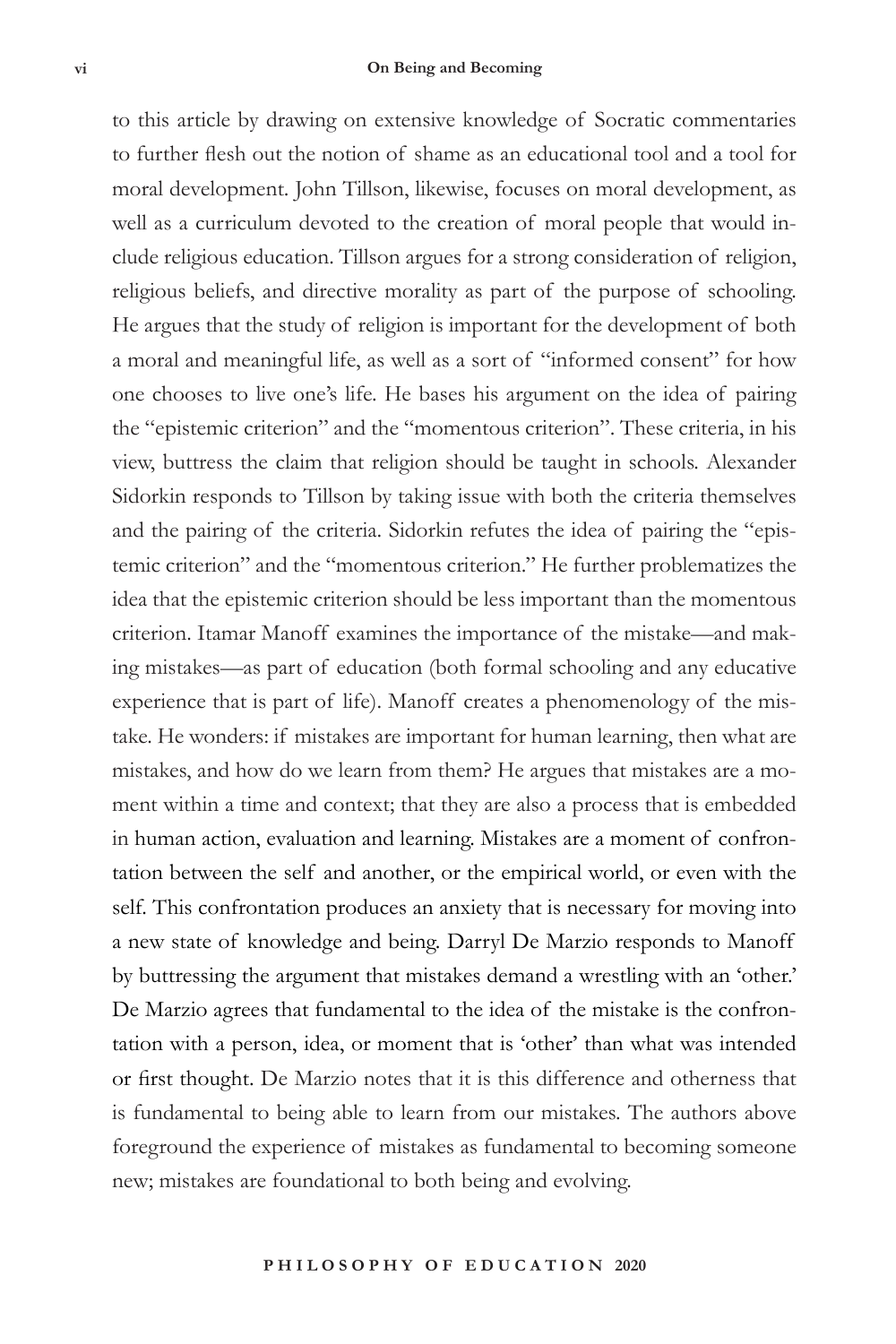The second theme of this issue that I wish to highlight is the process of identity-making and becoming. Each of these authors, in their own way, questions what it means to create an identity, to become a subject, and to evolve and change with or against what one experiences in society. Glenn Hudak the author of a General Session paper at PES—writes about the ways that people experience relationships and normalcy. He highlights the experience of autism, and questions whether or not autism is an identity *a priori* to society, or is, in fact, shaped by the society in which the identity exists. Hudak concludes that identity and the experience of one's self are tied up with the experience of one's society. Adam Greteman responds to Hudak by extending Hudak's argument to focus on aesthetics, and the ways that aesthetics allow us to view the world. Aesthetic moments also affect our sense of being and normalcy. Aesthetics can also act as a foundation for bridge-building as we connect to others. Sharon Todd continues the focus on being and identity-making by focusing on the process of subjectification. Central to the experience of subjectification is the phenomenon of touch. Todd theorizes the ontology of touch. She focuses on the many ways that our being is influenced by time, by presence, by touch, and by embodiment. She further connects an ontology of touch to education and to the ways that education works toward subjectification through embodiment and a sense of touching and being touched—both physical and metaphysical. Heather Greenhalgh-Spencer responds to Todd by challenging the primacy of touch as part of the educational experience. Because touch is so often shaped by power dynamics—including within the context of the school – Greenhalgh-Spencer agrees with the importance of touch and embodiment but is skeptical of the implication of a greater focus on touch within the classroom. Kelvin Beckett further focuses on identity-creation, and on subjectification as one of the purposes of schooling. Beckett wonders if we should focus so much on the subject and subjecthood or (?), instead, draw our focus to schooling as a pathway toward creating a better society. In order to flesh out Dewey's argument on the importance of orienting education toward the betterment of society, Beckett draws on the work of R.S. (?)Peters and Freire. He argues that all three theorists orient education away from the subject and toward the good society. David Meens responds to Beckett by disagreeing with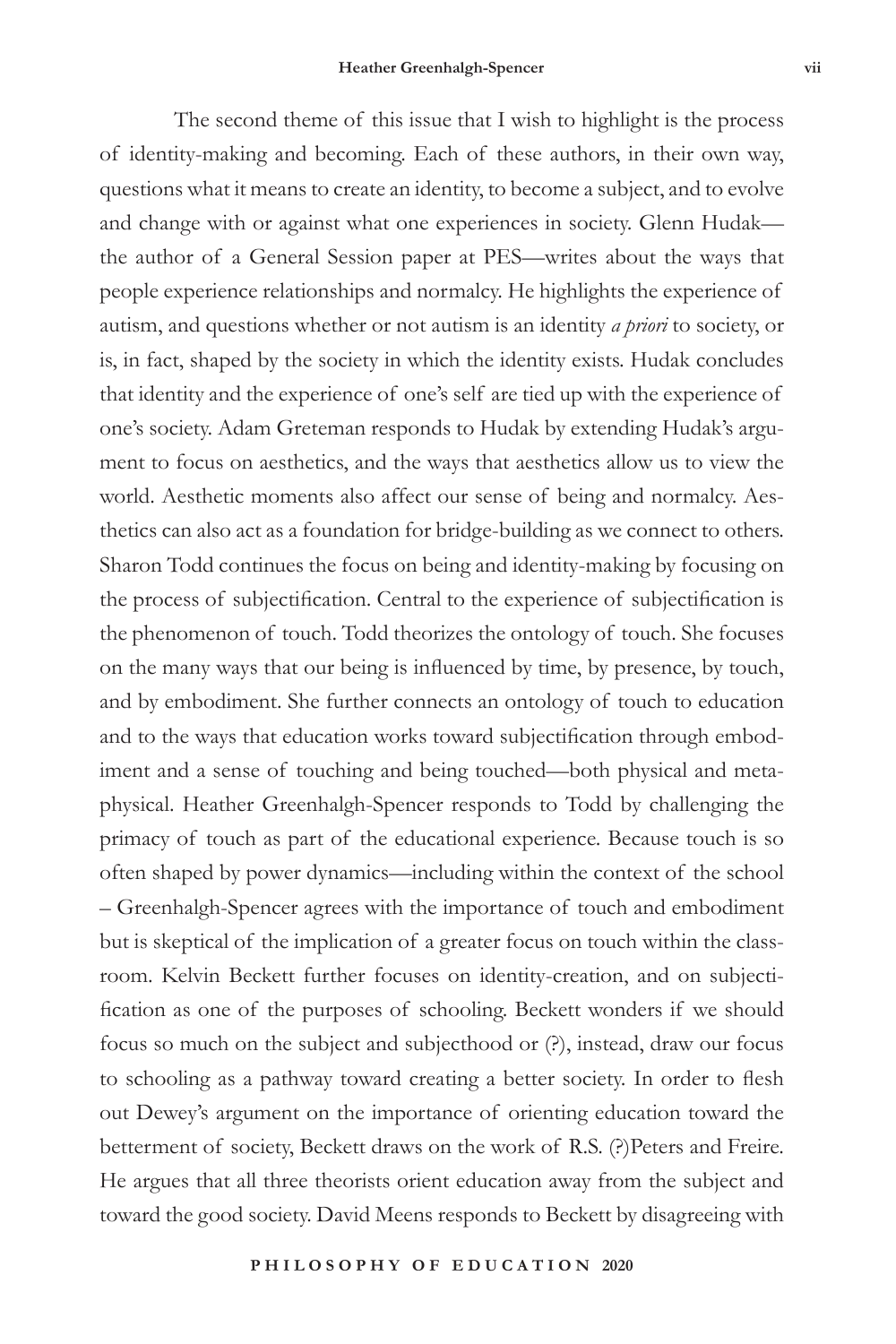his characterizations of these theorists. Instead, he argues that Dewey must be set into contradiction with Freire's notion of the subject and purposes of education. Likewise, both Dewey and Freire, Meens argues, must be set against the work of Peters. The authors come from different standpoints, Meens argues, and should not be used as a means of fleshing out arguments about the good society. Meens argues that, contra Beckett, these theorists focus on the student as the subject of education. Steven (right?) Zhao also takes up notions of schooling and education. He argues that learning is an existential enterprise. Relationships—particularly between students and teachers—are the foundation for the existential change that is the primary aim of education. The new self emerges through the dialectical relationship between the student and the world. Underpinning this is the relationship between the student and the teacher. First name? Gibbony responds to this by focusing on the importance of teacher sacrifice as the backbone of the relationship that allows the student to experience 'becoming'. Jessica Lussier adds to this debate by foregrounding the nature of the teaching relationship. She pushes against Nodding's notions of care and points out that this "caring" relationship is undergirded by a sort of transactional enterprise: I will care for you if you also care for me. Lussier rejects Noddings's notions of care in favor of deeper theorizations of 'the offering'. Lussier wants to predicate the change and identity-making that can happen for students in school on the relationships that are built when teachers 'offer' forms of living and pathways for becoming. Mel Kutner responds with a further fleshing out of the idea of the "economies of exchange" as embedded in economics of care. All the authors above pinpoint the important ways that schooling can shape who we become and how we become.

At the end of the day, the focus on how we make ourselves, how we become, and who we become, frames a rich landscape inviting our exploration. We focus on the development of selves into moral and flourishing persons as one of the primary purposes of education. And yet, this focus on the self only makes sense when the self is also seen as a very small part of the whole. We focus on the experience of the droplet of water while also acknowledging that this droplet is part of an ocean. This idea is better expressed by another